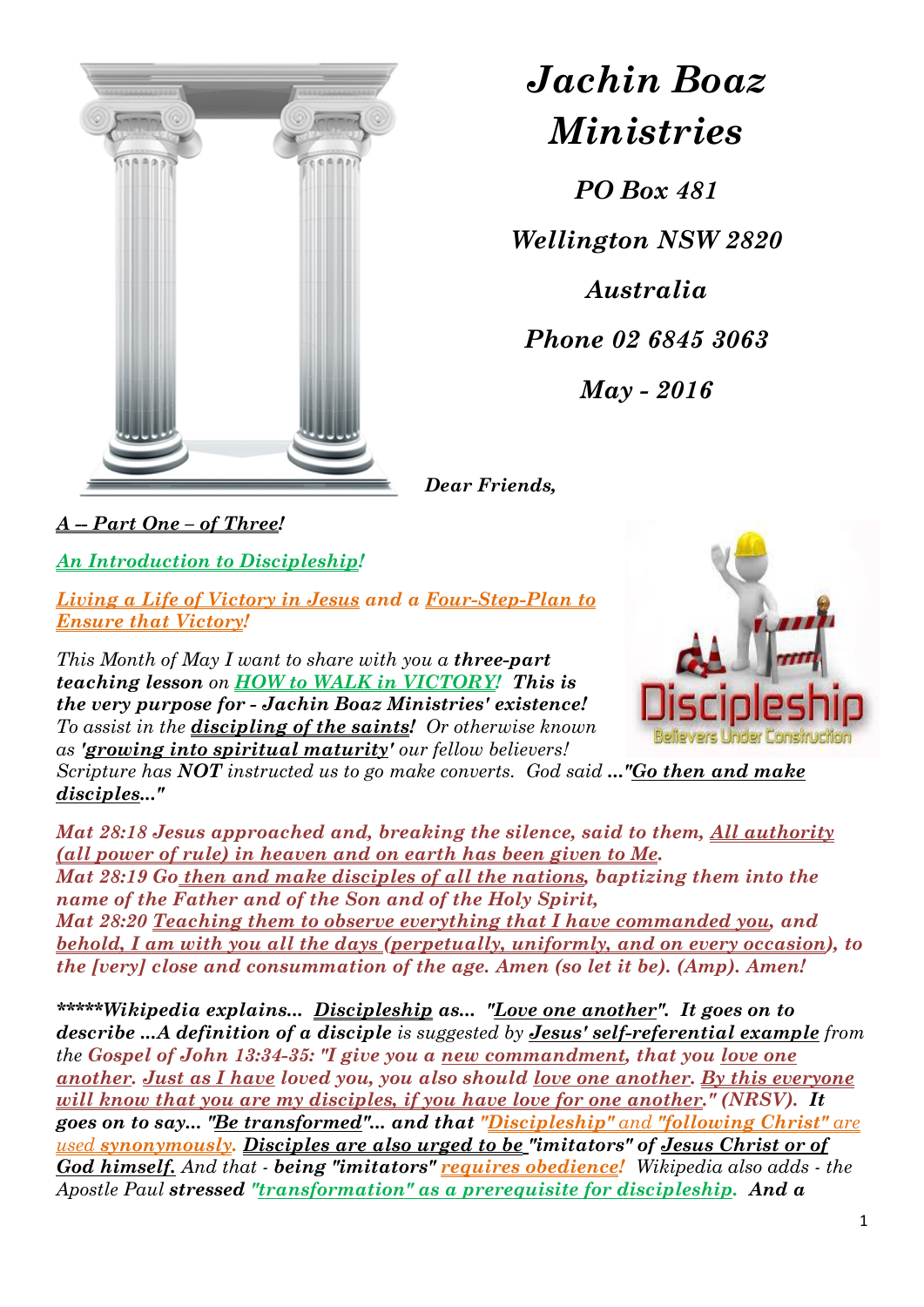*disciple must seek a fundamental shift toward the ethics of Jesus Christ in every way, including complete devotion to God. And the definition concluded that... the process of becoming a disciple is called the Imitation of Christ! \*\*\*\*\**

*So you can see – DISCIPLESHIP – the instruction to "go and make disciples"... was the JOB (COMMAND)... ALLOCATED to the EXISTING disciples - to go and REPRODUCE themselves...so to speak (Who should look and talk like CHRIST, anyway); they were to - SO IMITATE Him!*

*A Disciple was COMMANDED to TEACH (disciple) their NEW brothers and sisters to - GO and DO LIKEWISE; Because, Jesus EXPECTED them to ALL LOOK just LIKE Him, anyway! He had just spent THREE YEARS teaching them Himself; and NOW He is AIDING their continuing journey, with His precious Holy Spirit GUIDE – (into ALL TRUTH) - by their side – PERPETUALLY! TAKE particular NOTE of that WORD - PERPETUALLY! That is PROOF that He NEVER LEAVES nor FORSAKES – EVER! (Go revisit Matthew 28:20 above).*



*If this be so – "discipleship" should be the SIMPLE process of SHARING what you KNOW - with your spiritual siblings, in such a way that - a spirit of LOVE and Spiritual INTIMACY, is the 'FOREVER BOND' that UNITES the fellowship shared... with the EVIDENCE of Holy Spirit POWER and Anointing; (VICTORY - SEEN; HEARD; and EXPERIENCED)... that it so prepares him, (the new brother/sister) to become, another - LIVING extension of Christ... His BRIDE! Are you getting the picture?*

*Saving souls is NOT our job. It is the job of the Holy Spirit! So – this is a good "MIND YOUR OWN BUSINESS" lesson right here. (We need ONLY to be found DOING what it is WE have been instructed to DO and LEAVE God DO what He DOES BEST!) Once God has DRAWN a soul to Himself, (John 6:44) and the Holy Spirit has ministered LOVE, and JOY, and PEACE, and the REDEMPTION plan, to that person; aided via the assistance of the disciple 'ascribed the task'... then it is the disciple's job, collectively to... AID the DISCIPLESHIP journey, of that NEW convert.* 

*We should be so INTIMATELY woven together with the Holy Spirit, that we should LOOK and TALK like Jesus! If we DO – our fellowship with our brothers and sisters should very quickly, see them also – beginning to LOOK and TALK like Jesus! That... my friend... is TRUE 'DISCIPLESHIP'!*

*But since there appears to have been a serious VOID, of SOUND TEACHING in this area, amongst the churches I have frequented, over almost 67 years now; namely - KNOWING HOW to LIVE a VICTORIOUS LIFE in Christ Jesus; and KNOWING how to navigate the "web of deception," by the enemy, in this increasingly difficult world; the Lord and I have shared some very intense days of reflection, of OUR OWN journey together; and it is my duty NOW, with Holy Spirit instruction, to share the DISCIPLESHIP skills with you – my brothers and sisters in Christ – that so taught me these same - LESSONS in*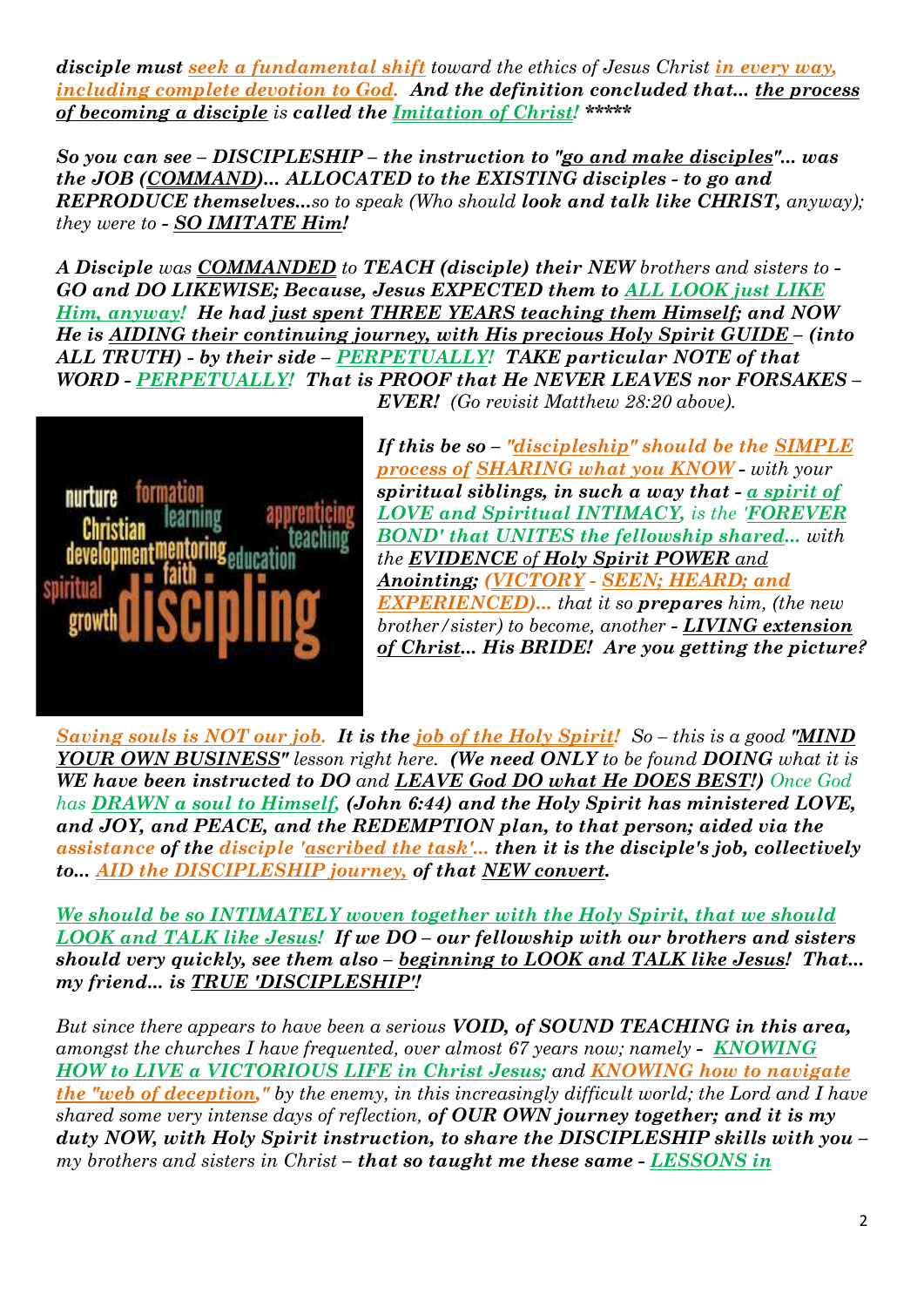*VICTORY; and equipped my JOURNEY of VICTORIOUS LIVING - throughout this past, almost 20 years.* 

*NOTE THIS – that at NO TIME throughout this entire process, have I ever said, or implied, that the enemy is NOT PERPETUALLY roaming around looking for someone to DEVOUR (have for lunch – so to speak – see John 10:10). He IS, and he DOES – (He knocks at my door, too, on a regular basis). BUT – WE can HOLD the KEYS to VICTORY – "IF" we SO CHOOSE!* 

*Christ DIED to GIVE them to US; and we DO NOT have to WAIT for HEAVEN, to ENJOY the blessings of that GIFT!* 

*Hallelujah! AMEN! Be Blessed. I was – and continue to be. Thank You Jesus!*

*Following is a SIMPLE, Four-Step-Plan, which will Ensure Victory in Your Life! And Part's 2 and 3, of WHAT YOU HAVE to DO ... and ...HOW to KNOW - will FOLLOW under separate cover! The Lord would WANT for you to KNOW ALL of what it is YOU are required to KNOW and to DO... hence this MONTH'S letter(s)... comes to YOU in THREE PARTS! This is Part 1... Enjoy!*



## *Four Steps that Ensure Victory!*

*1. Make the decision: I WILL NOT BE DEFEATED; I WILL RECEIVE FROM GOD. (1John 5:4)*

*1John 5:4 For whatever is born of God is victorious over the world; and this is the victory that conquers the world, even our faith.* 

*1John 5:5 Who is it that is victorious over [that conquers] the world but he who believes that Jesus is the Son of God [who adheres to, trusts in, and relies on that fact]?*

*2. Resist Satan: REFUSE TO ENTERTAIN HIS THOUGHTS. (2Corinthians 10:3-5; James 4:7)*

*2Corinthians 10:3 For though we walk (live) in the flesh; we are not carrying on our warfare according to the flesh and using mere human weapons. 2Coorinthians 10:4 For the weapons of our warfare are not physical [weapons of flesh and blood], but they are mighty before God for the overthrow and destruction of strongholds,* 

*2Corinthians 10:5 [Inasmuch as we] refute arguments and theories and reasonings and every proud and lofty thing that sets itself up against the [true] knowledge of God; and we lead every thought and purpose away captive into the obedience of Christ (the Messiah, the Anointed One)...*

*And...*

*James 4:7 So be subject to God. Resist the devil [stand firm against him], and he will flee from you.*